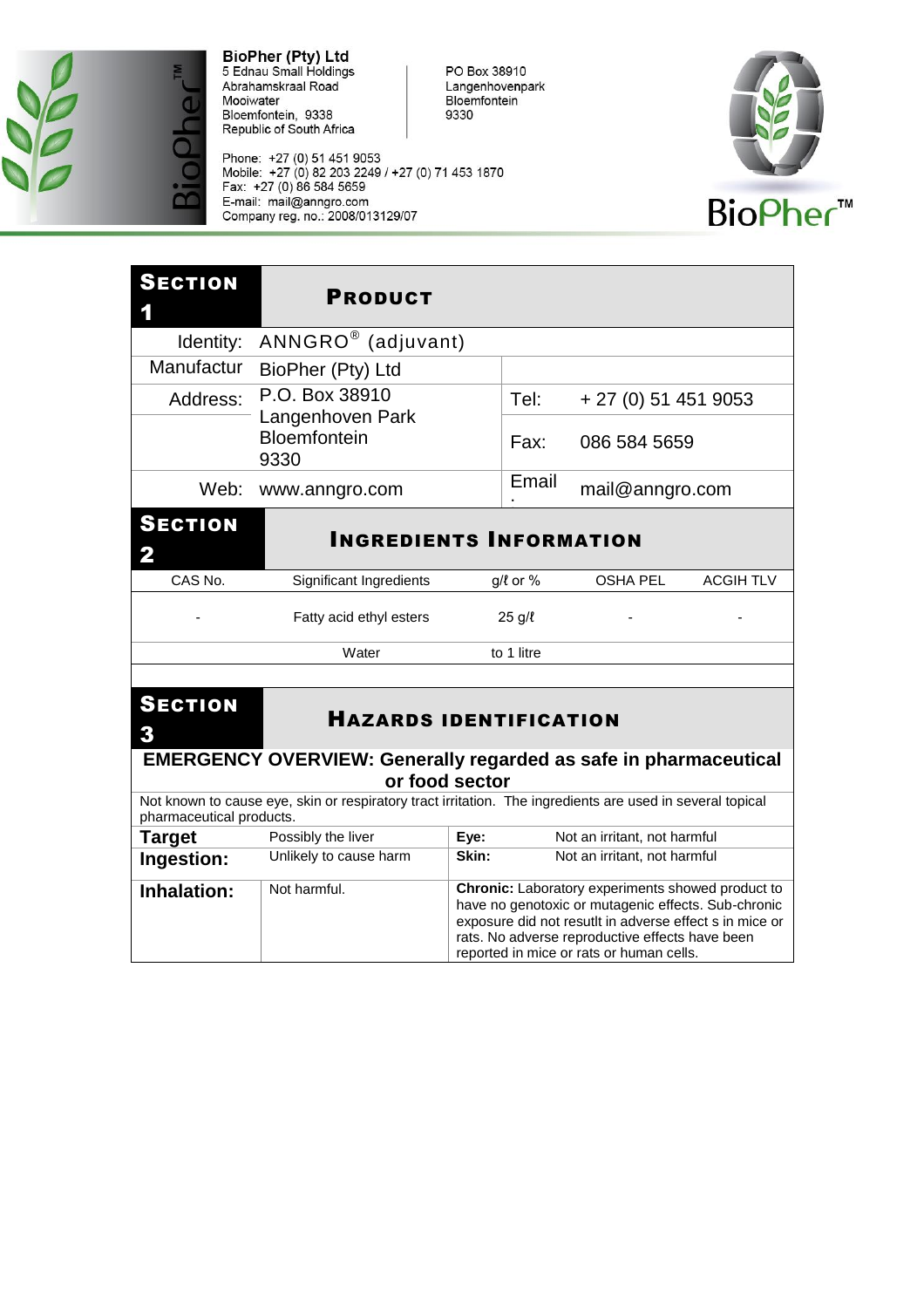

Phone: +27 (0) 51 451 9053<br>Mobile: +27 (0) 82 203 2249 / +27 (0) 71 453 1870<br>Fax: +27 (0) 86 584 5659 E-mail: mail@anngro.com<br>E-mail: mail@anngro.com<br>Company reg. no.: 2008/013129/07



| <b>SECTION</b><br>4                                                                                                                                                                                                     | <b>FIRST AID MEASURES</b>                                                                                                                                                                               |  |  |
|-------------------------------------------------------------------------------------------------------------------------------------------------------------------------------------------------------------------------|---------------------------------------------------------------------------------------------------------------------------------------------------------------------------------------------------------|--|--|
| Eyes:                                                                                                                                                                                                                   | Immediately flush eyes with plenty of water for at least 15 minutes, occasionally lifting<br>the upper and lower eyelids. If irritation develops, get medical aid.                                      |  |  |
| Skin:                                                                                                                                                                                                                   | No harmful effect on skin. Medical aid required only if unexpected irritation develops or<br>persists.                                                                                                  |  |  |
| Ingestion:                                                                                                                                                                                                              | Do not induce vomiting. Get medical aid if irritation or symptoms occur.                                                                                                                                |  |  |
| Inhalation:                                                                                                                                                                                                             | Remove from exposure and move to fresh air immediately. If not breathing, give<br>artificial respiration. If breathing is difficult, give oxygen. Get medical aid if cough or<br>other symptoms appear. |  |  |
| Notes to Physician: Treat symptomatically and supportively.                                                                                                                                                             |                                                                                                                                                                                                         |  |  |
| <b>SECTION</b><br><b>FIRE AND EXPLOSION HAZARD DATA</b><br>5                                                                                                                                                            |                                                                                                                                                                                                         |  |  |
| Flash Point (Method<br>Used):                                                                                                                                                                                           | non-flammable<br><b>Flammable Limits:</b><br>no information                                                                                                                                             |  |  |
| Extinguishing Media:                                                                                                                                                                                                    | water spray, $CO2$ , dry<br>LEL:<br>UEL:<br>chemical (ABC),<br>no information<br>no information<br>alcohol foam                                                                                         |  |  |
| Special Fire Fighting<br>As in any fire conditions, wear full protective clothing and a NIOSH-<br>Procedures:<br>approved self-contained breathing apparatus. Use flooding amounts of<br>water in early stages of fire. |                                                                                                                                                                                                         |  |  |
| Unusual Fire and Explosion<br>Hazards:                                                                                                                                                                                  | As with most fluids containing an organic phase, fire is unlikely but<br>possible at elevated temperatures.                                                                                             |  |  |
| <b>SECTION</b><br>6                                                                                                                                                                                                     | <b>ACCIDENTAL RELEASE MEASURES</b>                                                                                                                                                                      |  |  |
| General:                                                                                                                                                                                                                | Use proper personal protective equipment as indicated in Section 8. Not harmful                                                                                                                         |  |  |
| Spills/Leaks:                                                                                                                                                                                                           | Dilute spill with water - flush to sewer with copious amounts of water. Provide<br>ventilation. This liquid is not harmful to the environment.                                                          |  |  |
| <b>SECTION</b><br>7                                                                                                                                                                                                     | <b>HANDLING AND STORAGE</b>                                                                                                                                                                             |  |  |
| Handling:                                                                                                                                                                                                               | Use with adequate ventilation. Avoid contact with eyes. Avoid ingestion and inhalation.                                                                                                                 |  |  |
| Storage:                                                                                                                                                                                                                | Do not store in direct sunlight. Store in a tightly closed container. Store in a dry area.<br>Store at ambient temperature. Keep container closed when not in use.                                      |  |  |
| <b>SECTION</b><br><b>EXPOSURE CONTROLS, PERSONAL PROTECTION</b><br>8                                                                                                                                                    |                                                                                                                                                                                                         |  |  |
| <b>Engineering</b><br><b>Controls:</b>                                                                                                                                                                                  | A safety shower is not required. Use adequate ventilation.                                                                                                                                              |  |  |

PO Box 38910<br>Langenhovenpark

Bloemfontein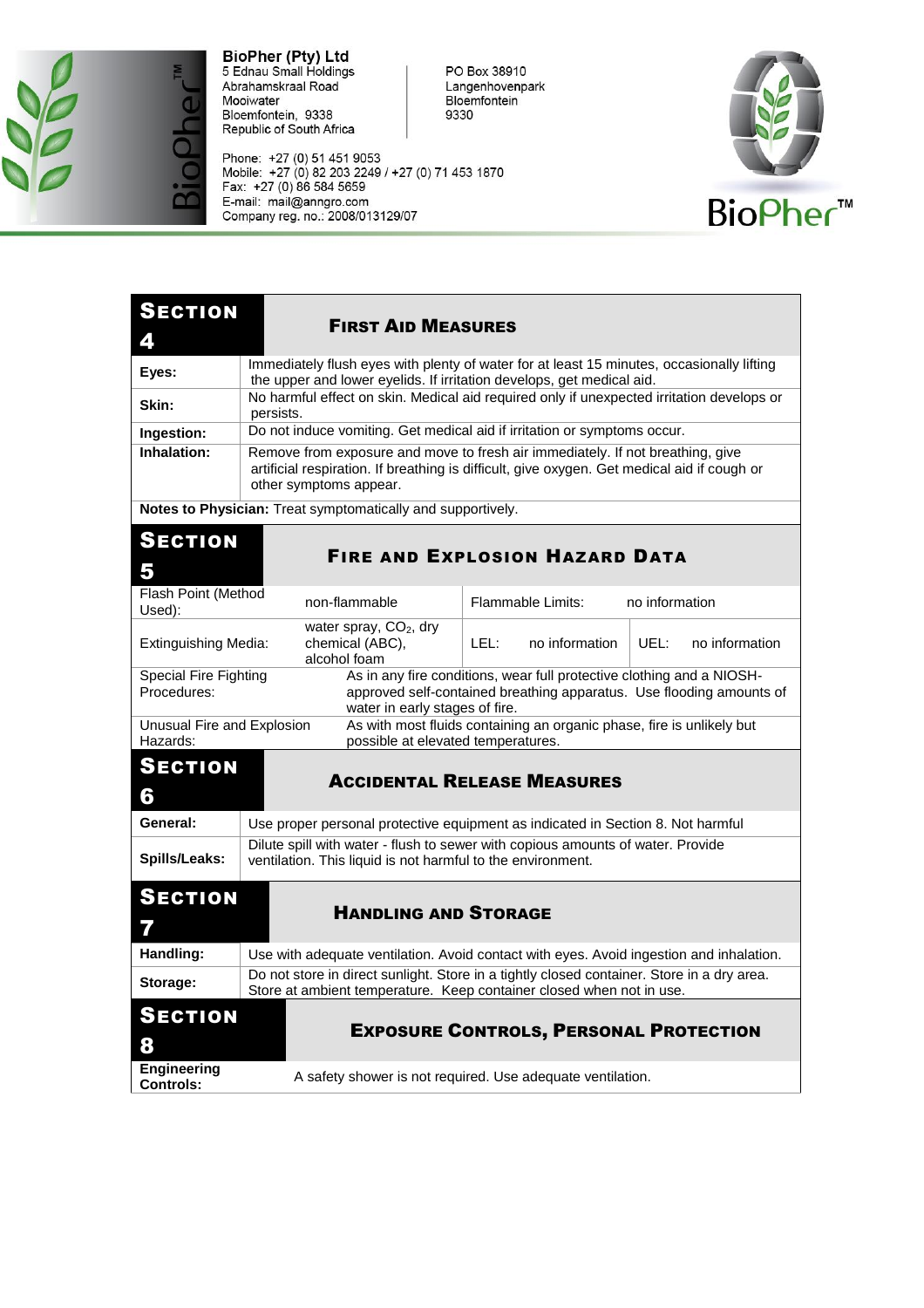

Phone: +27 (0) 51 451 9053<br>Mobile: +27 (0) 82 203 2249 / +27 (0) 71 453 1870<br>Fax: +27 (0) 86 584 5659 E-mail: mail@anngro.com<br>E-mail: mail@anngro.com<br>Company reg. no.: 2008/013129/07



| <b>Exposure</b>                                                                                                       | Mixture:                                          | <b>ACGIH</b>                                                                                                                       | <b>NIOSH</b>                                                                                                                                                               | <b>OSHA - Final PELs</b>                                                                             |  |
|-----------------------------------------------------------------------------------------------------------------------|---------------------------------------------------|------------------------------------------------------------------------------------------------------------------------------------|----------------------------------------------------------------------------------------------------------------------------------------------------------------------------|------------------------------------------------------------------------------------------------------|--|
| Limits                                                                                                                | $ANNGRO^{TM}$                                     | none listed                                                                                                                        | none listed                                                                                                                                                                | none listed                                                                                          |  |
| <b>OSHA</b><br><b>Vacated</b><br>PELs:                                                                                | No OSHA Vacated PELs are listed for this mixture. |                                                                                                                                    |                                                                                                                                                                            |                                                                                                      |  |
|                                                                                                                       | <b>Personal Protective Equipment:</b>             |                                                                                                                                    |                                                                                                                                                                            |                                                                                                      |  |
| Eyes:                                                                                                                 | EN166.                                            |                                                                                                                                    | Although not required, appropriate protective eyeglasses may be worn as described by<br>OSHA's eye and face protection regulations in 29 CFR 1910.133 or European Standard |                                                                                                      |  |
| Skin:                                                                                                                 | No gloves are necessary.                          |                                                                                                                                    |                                                                                                                                                                            |                                                                                                      |  |
| <b>Clothing:</b>                                                                                                      | No specific safety wear is required.              |                                                                                                                                    |                                                                                                                                                                            |                                                                                                      |  |
| <b>Respirators:</b>                                                                                                   | No respiratory protection program is required.    |                                                                                                                                    |                                                                                                                                                                            |                                                                                                      |  |
| <b>Other</b><br><b>Precautions:</b>                                                                                   |                                                   |                                                                                                                                    | Wash after handling. Use with adequate ventilation. Avoid ingestion of large volumes.                                                                                      |                                                                                                      |  |
| SECTION<br>9                                                                                                          |                                                   |                                                                                                                                    | <b>PHYSICAL AND CHEMICAL PROPERTIES</b>                                                                                                                                    |                                                                                                      |  |
| <b>Physical State:</b><br>Vapor Pressure:<br>Vapor Density:<br>Viscosity:<br>Solubility:<br>Specific Gravity/Density: |                                                   | White milky liquid<br>Not available<br>Not available<br>Not available insoluble<br>Water soluble<br>0.99 g/cm <sup>3</sup> @ 20 °C | Odour:<br>pH:<br><b>Evaporation Rate:</b><br><b>Boiling Point:</b><br>Freezing Point:<br>Molecular Weight:                                                                 | Oily smell<br>$4.5 - 7.0$<br>Not available<br>90-100 °C @ 1mmHg<br>2.5 - 3.5 deg C<br>Not applicable |  |
| Ventilation (General):                                                                                                | exhaust.                                          | Adequate local or general                                                                                                          | Eye Protection:                                                                                                                                                            | None required.                                                                                       |  |
| Work / Hygienic Practices:                                                                                            |                                                   | Wash thoroughly after handling.                                                                                                    |                                                                                                                                                                            |                                                                                                      |  |
| Other Protective Clothing or<br>Equipment:                                                                            |                                                   | None required.                                                                                                                     |                                                                                                                                                                            |                                                                                                      |  |
| <b>SECTION</b><br>10                                                                                                  |                                                   | <b>STABILITY AND REACTIVITY</b>                                                                                                    |                                                                                                                                                                            |                                                                                                      |  |
| <b>Chemical Stability:</b>                                                                                            |                                                   | Stable under normal temperature and pressures. Air sensitive. Light<br>sensitive.                                                  |                                                                                                                                                                            |                                                                                                      |  |
| <b>Conditions to Avoid:</b>                                                                                           |                                                   | Incompatible materials, light, exposure to air, excessive heat                                                                     |                                                                                                                                                                            |                                                                                                      |  |
| <b>Incompatibilities with Other</b><br><b>Materials:</b>                                                              |                                                   | Strong oxidizing agents.                                                                                                           |                                                                                                                                                                            |                                                                                                      |  |
| <b>Hazardous Polymerization:</b>                                                                                      |                                                   | Will not occur.                                                                                                                    |                                                                                                                                                                            |                                                                                                      |  |
| <b>Hazardous Decomposition</b><br><b>Products:</b>                                                                    | None                                              |                                                                                                                                    |                                                                                                                                                                            |                                                                                                      |  |
| <b>SECTION</b><br>11<br><b>RTECS#:</b>                                                                                |                                                   | <b>TOXICOLOGICAL INFORMATION</b>                                                                                                   |                                                                                                                                                                            |                                                                                                      |  |

PO Box 38910<br>Langenhovenpark Bloemfontein 9330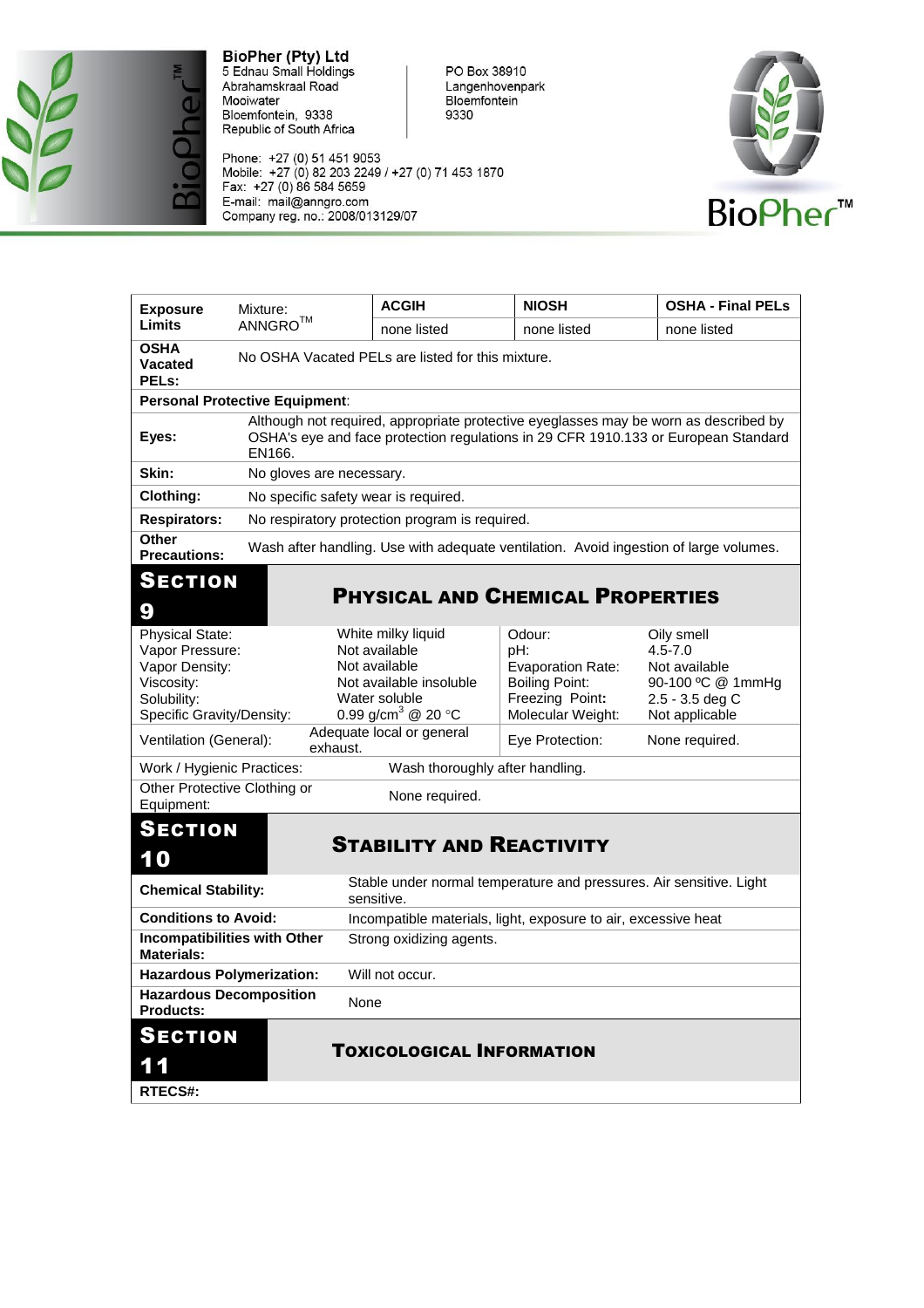

Phone: +27 (0) 51 451 9053<br>Mobile: +27 (0) 82 203 2249 / +27 (0) 71 453 1870<br>Fax: +27 (0) 86 584 5659 E-mail: mail@anngro.com<br>Company reg. no.: 2008/013129/07



| CAS#                                  | A mixture; no single CAS#                                                                                                                                                                                                                                                                                                                                                                                                  |                             |  |
|---------------------------------------|----------------------------------------------------------------------------------------------------------------------------------------------------------------------------------------------------------------------------------------------------------------------------------------------------------------------------------------------------------------------------------------------------------------------------|-----------------------------|--|
| LD50/LC50:                            | > 4 390 mg/kg                                                                                                                                                                                                                                                                                                                                                                                                              |                             |  |
| Carcinogenicity:                      | Not carcinogenic according to AEMES testing. Not listed by ACGIH, IARC,<br>NTP, or CA Prop 65                                                                                                                                                                                                                                                                                                                              |                             |  |
| Epidemiology:                         | No information found                                                                                                                                                                                                                                                                                                                                                                                                       |                             |  |
| Teratogenicity:                       | Not teratogenic effects in experimental animals (mice/rats).                                                                                                                                                                                                                                                                                                                                                               |                             |  |
| <b>Reproductive Effects:</b>          | No adverse reproductive effects have occurred in experimental animals.                                                                                                                                                                                                                                                                                                                                                     |                             |  |
| <b>Mutagenicity:</b>                  | No mutagenic effects have occurred in experimental animals and not<br>mutagenic according to AEMES test.                                                                                                                                                                                                                                                                                                                   |                             |  |
| Neurotoxicity:                        | No information found                                                                                                                                                                                                                                                                                                                                                                                                       |                             |  |
| <b>Other Studies:</b>                 |                                                                                                                                                                                                                                                                                                                                                                                                                            |                             |  |
| <b>SECTION</b><br>12                  | <b>ECOLOGICAL INFORMATION</b>                                                                                                                                                                                                                                                                                                                                                                                              |                             |  |
| <b>Ecotoxicity:</b>                   | The toxicological properties of this material, in terms of the environment, have not<br>fully been investigated. No formal or hard data are available but it is unlikely to be<br>ecotoxic.                                                                                                                                                                                                                                |                             |  |
| Environmental:                        | Expected to be environmentally friendly, including fish and bees, based on<br>ingredients but no formal data available.                                                                                                                                                                                                                                                                                                    |                             |  |
| <b>Physical:</b>                      | No information available.                                                                                                                                                                                                                                                                                                                                                                                                  |                             |  |
|                                       |                                                                                                                                                                                                                                                                                                                                                                                                                            | Can be emptied into drains. |  |
| Other:                                |                                                                                                                                                                                                                                                                                                                                                                                                                            |                             |  |
| <b>SECTION</b><br>13                  | <b>DISPOSAL CONSIDERATIONS</b>                                                                                                                                                                                                                                                                                                                                                                                             |                             |  |
| complete and accurate classification. | The ingredients of the products are not listed amongst chemicals classified for disposal of hazardous<br>waste. Chemical waste generators must determine whether a discarded chemical is classified as a<br>hazardous waste. US EPA guidelines for the classification determination are listed in 40 CFR Parts<br>261.3. Additionally, waste generators must consult state and local hazardous waste regulations to ensure |                             |  |
| <b>RCRA P-Series:</b>                 | None listed.                                                                                                                                                                                                                                                                                                                                                                                                               |                             |  |
| <b>RCRA U-Series:</b>                 | None listed.                                                                                                                                                                                                                                                                                                                                                                                                               |                             |  |
| Other:                                |                                                                                                                                                                                                                                                                                                                                                                                                                            |                             |  |
| <b>SECTION</b><br>14                  | TRANSPORT INFORMATION                                                                                                                                                                                                                                                                                                                                                                                                      |                             |  |
| <b>Shipping Name:</b>                 |                                                                                                                                                                                                                                                                                                                                                                                                                            |                             |  |
| <b>Hazard Class:</b>                  | Non-dangerous goods<br>Not regulated as Hazardous                                                                                                                                                                                                                                                                                                                                                                          |                             |  |
| <b>UN Number:</b>                     | Non-dangerous, therefore<br>no UN number<br>N <sub>1</sub>                                                                                                                                                                                                                                                                                                                                                                 |                             |  |

PO Box 38910<br>Langenhovenpark Bloemfontein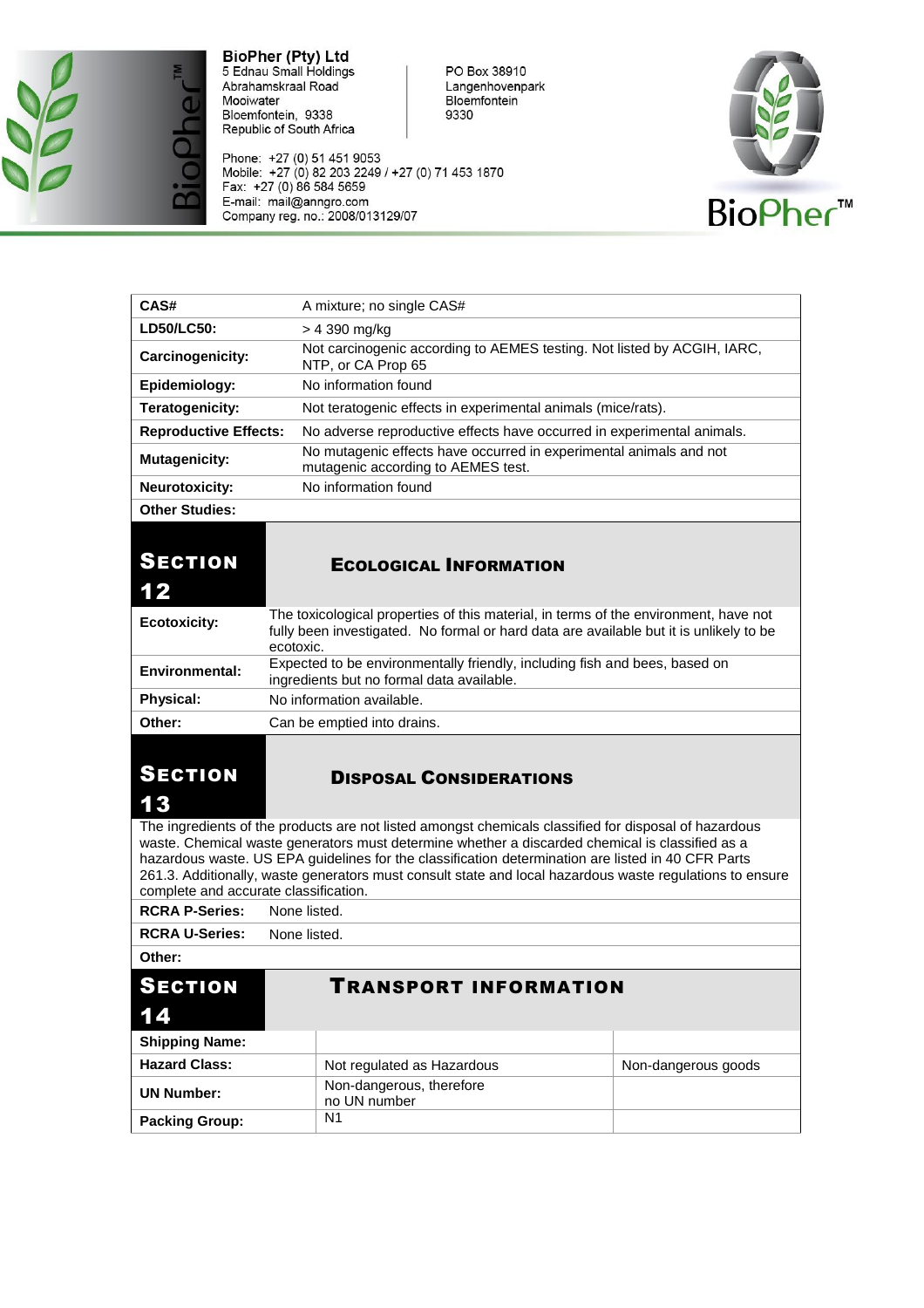

Phone: +27 (0) 51 451 9053<br>Mobile: +27 (0) 82 203 2249 / +27 (0) 71 453 1870<br>Fax: +27 (0) 86 584 5659 E-mail: mail@anngro.com<br>E-mail: mail@anngro.com<br>Company reg. no.: 2008/013129/07



| <b>SECTION</b><br>15                                                                                                                             | <b>ACCIDENTAL RELEASE MEASURES</b>                                                                                                                                                                                                                                          |
|--------------------------------------------------------------------------------------------------------------------------------------------------|-----------------------------------------------------------------------------------------------------------------------------------------------------------------------------------------------------------------------------------------------------------------------------|
| <b>US Federal</b>                                                                                                                                | Not listed on the US Federal inventory.                                                                                                                                                                                                                                     |
| <b>TSCA</b>                                                                                                                                      | Not listed on the TSCA inventory.                                                                                                                                                                                                                                           |
| <b>Health &amp; Safety</b>                                                                                                                       | None of the ingredients /chemicals are on the Health & Safety Reporting                                                                                                                                                                                                     |
| <b>Chemical Test Rules</b>                                                                                                                       | None of the chemicals in this product are under a Chemical Test Rule.                                                                                                                                                                                                       |
| <b>Section 12b</b>                                                                                                                               | None of the chemicals are listed under TSCA Section 12b.                                                                                                                                                                                                                    |
| <b>TSCA Significant</b><br><b>New Use Rule</b>                                                                                                   | None of the chemicals in this material have a SNUR under TSCA.                                                                                                                                                                                                              |
| <b>CERCLA Hazardous</b><br><b>Substances and</b><br>corresponding RQs                                                                            | None of the chemicals in this material have an RQ.                                                                                                                                                                                                                          |
| <b>SARA Section 302</b><br><b>Extremely Hazardous</b><br><b>Substances</b>                                                                       | None of the chemicals in this product have a TPQ.                                                                                                                                                                                                                           |
| <b>Section 313</b>                                                                                                                               | No chemicals are reportable under Section 313.                                                                                                                                                                                                                              |
| <b>Clean Air Act:</b>                                                                                                                            | This material does not contain any hazardous air pollutants. This material<br>does not contain any Class 1 Ozone depletors. This material does not<br>contain any Class 2 Ozone depletors.                                                                                  |
| <b>Clean Water Act:</b>                                                                                                                          | None of the chemicals in this product are listed as Hazardous Substances<br>under the CWA. None of the chemicals in this product are listed as Priority<br>Pollutants under the CWA. None of the chemicals in this product are listed<br>as Toxic Pollutants under the CWA. |
| OSHA:                                                                                                                                            | None of the chemicals in this product are considered highly hazardous by<br>OSHA.                                                                                                                                                                                           |
| <b>STATE</b>                                                                                                                                     | Not present on state lists from CA, PA, MN, MA, FL, or NJ.                                                                                                                                                                                                                  |
| <b>California Prop 65</b>                                                                                                                        | California No Significant Risk Level: None of the chemicals in this product<br>are listed.                                                                                                                                                                                  |
| European/International<br><b>Regulations</b><br>European Labeling in<br><b>Accordance with EC</b><br><b>Directives</b><br><b>Hazard Symbols:</b> | Not available.                                                                                                                                                                                                                                                              |
| <b>Risk Phrases:</b>                                                                                                                             |                                                                                                                                                                                                                                                                             |
| <b>Safety Phrases:</b>                                                                                                                           | S 24/25 Avoid contact with skin and eyes.                                                                                                                                                                                                                                   |
| <b>WGK (Water</b><br>Danger/Protection)                                                                                                          |                                                                                                                                                                                                                                                                             |
| Canada - DSL/NDSL                                                                                                                                | Not listed on Canada's DSL List.                                                                                                                                                                                                                                            |
| Canada - WHMIS                                                                                                                                   | This product has a WHMIS classification of Not Controlled<br>This product has been classified in accordance with the hazard criteria of the<br>Controlled Products Regulations and the MSDS contains all of the<br>information required by those regulations.               |

PO Box 38910<br>Langenhovenpark Bloemfontein